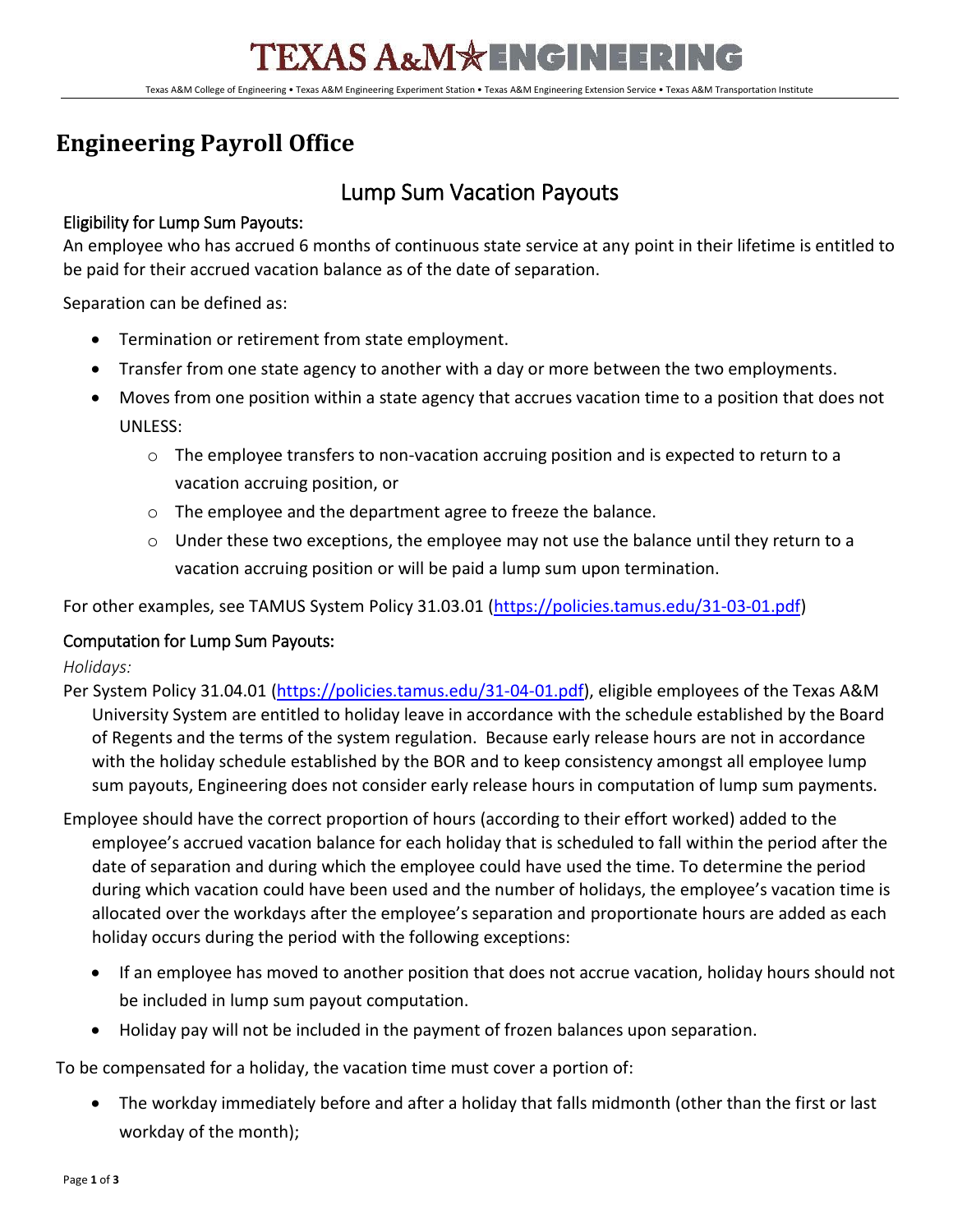# EXAS A&M\*ENGINEERING

Texas A&M College of Engineering • Texas A&M Engineering Experiment Station • Texas A&M Engineering Extension Service • Texas A&M Transportation Institute

- The workday immediately after a holiday if the holiday falls on the first workday of a month; or
- The workday immediately before a holiday if the holiday falls on the last workday of a month.

### *Rate of Pay:*

Rate for determining payout should be the employee's FTE based on the last vacation accrual date.

### Instructions for Submitting a Lump Sum Payout:

Upon Separation, the department's business office should submit the following documents to Engineering Payroll via [engrsupplements@tamu.edu:](mailto:engrsupplements@tamu.edu)

- 1. Payroll Supplement
	- *a.* Pay Component: Lump Sum Vacation Payment
	- *b.* Most lump sum payments are covered by ACAP funds in which departmental accounts are not used. Account indicated on supplement should be the account a department would want charged for any vacation balance not covered by ACAP funds. Should not be a research account.
	- *c.* In any event where ACAP funds do not cover 100% of the payment, Engineering Payroll will notify the department prior to issuing payment.
- 2. Biweekly or Monthly Lump Sum Worksheet

This worksheet will accurately calculate the lump sum payout amount if the worksheet is downloaded prior to use and the following inputs are correct:

- *a.* Monthly Rate of Pay should be their full-time salary/rate of pay regardless of the effort they are working. This should be the rate the employee was making based on their last accrual date.
- *b.* Percent Effort Worked should be the effort they were working on their last day of their employment.
- *c.* Input remaining eligible vacation hours (Use Maintain Accrual and Time Off Adjustments to zero out the leave balance)
- *d.* Eligible holiday hours should be added proportionate to their effort based on their last day worked.

#### Reminders:

- *e.* All accruals are based on effort at the time of accrued so an employee should be paid their full vacation balance. This balance is not to be decreased because of reduced effort.
- *f.* All lump sum calculations are based on 2080 work hours/year which is 173.3333 hours/month
	- *i.* Monthly calculation: monthly rate divided by 173.3333 multiplied by the Sum of Holiday and Vacation Hours equals the Gross amount to be entered on Payroll Supplement
- 3. Employee's Time Off Balance report
	- *a.* To obtain the Time Off Balance report, go to the employee's profile then to Actions > Time and Leave > Enter Date of Termination > Select Print Document
	- *b.* This document should be run AFTER the leave balance has been zeroed out in Workday